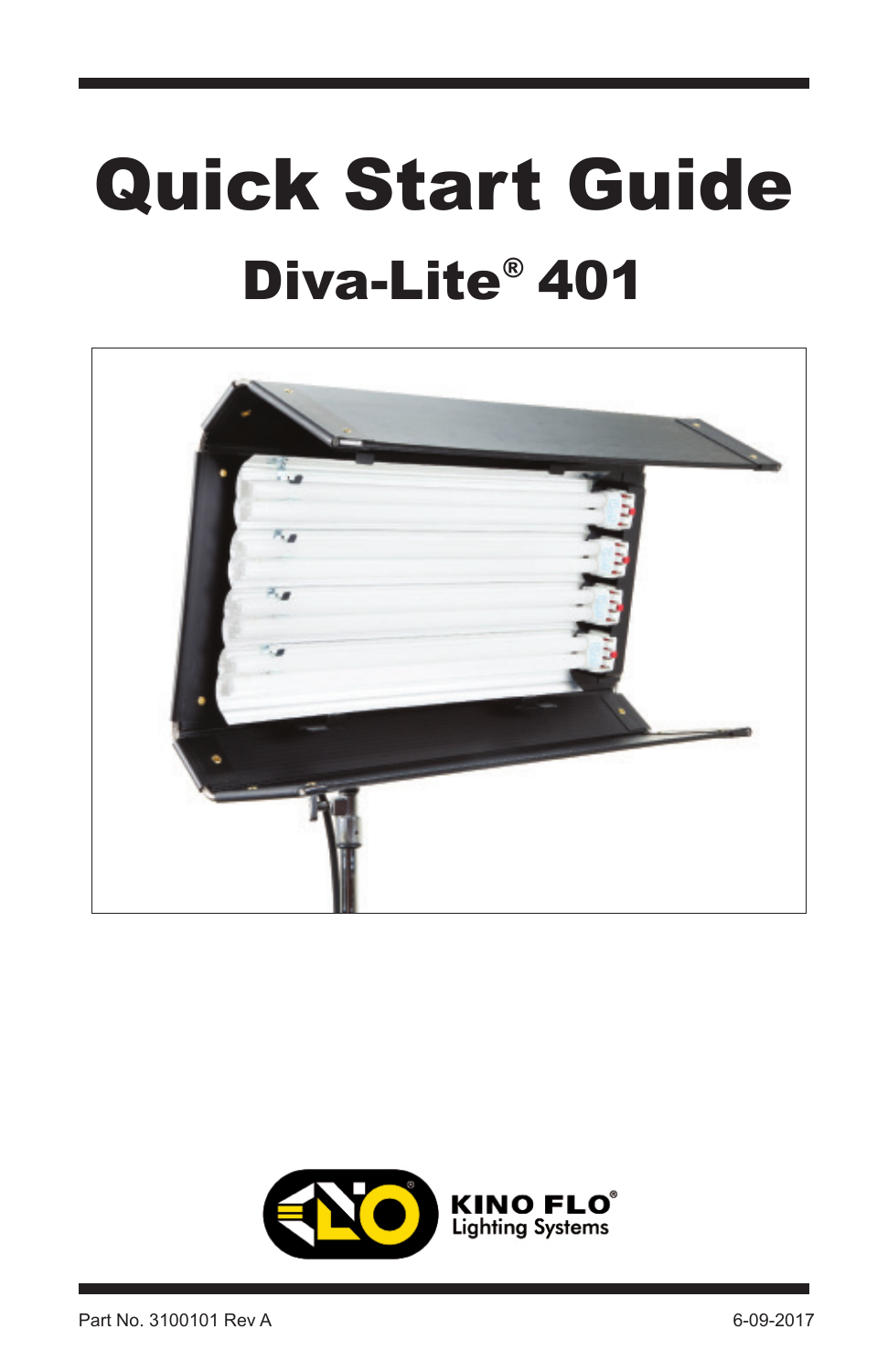# **Diva-Lite Assembly and Features**



**DIV-401-120** Diva-Lite 401, 120VAC

**GFR-D4** Diva-Lite 401 Gel Frame (Included)





**LVR-D490-P** Diva-Lite 401 Louver/HP, 90° (Included)

**MTP-LBC**

Kino 41 Lollipop w/ Baby Receiver Curve (16mm)

# True Match® Lamps



**55C-K32/6P** 55W Kino KF32 Compact (1 x 6pk) **55C-K55/6P** 55W Kino KF55 Compact (1 x 6pk) **55C-K32** 55W Kino KF32 Compact **55C-K55** 55W Kino KF55 Compact

### **Ballast Power**



#### **Warning! To Ensure Proper Operation**

ALWAYS TURN **OFF** THE FIXTURE BEFORE connecting or disconnecting lamps. After the lamps are properly installed, the in-line switch can turn on the ballast. Avoid operating in temperatures above 125°F (51°C) or below 60°F (15°C).

#### **Cold Temperature Operation**

In temperatures below  $60^{\circ}F(15^{\circ}C)$ , the ballast may take longer to strike. If lamps do not strike within 5 seconds, switch the ballast to OFF and try again. Check that the lamps are properly seated, set dimmer to Full and restrike. If temperatures are too low, try to warm up the fixture to at least 60°F. Lamps will turn on at preset dimmer settings as long as the temperature is above 60°F (15°C).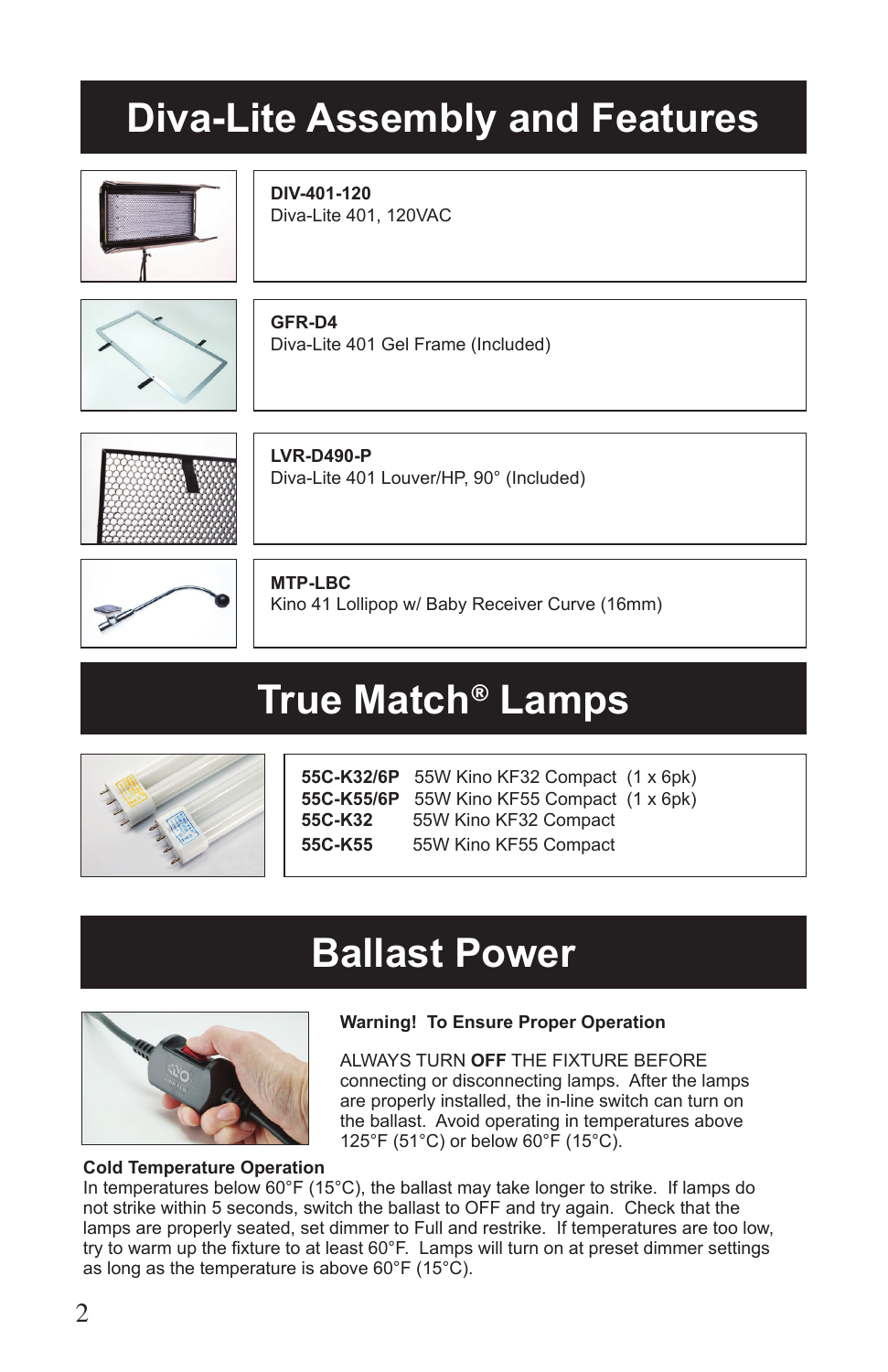# **Diva 401 Lamp Select Switch**



The Diva-Lite 401 **Lamp Select Switch** allows for **4 Lamp** or **2 Lamp** operation.

Turning off 2 lamps equals a one f-stop reduction in light output without color shift. In the **4 Lamp** position all lamps are on. In the **2 Lamp** position only the two center lamps are on.

### **Dimming Control**



**MANUAL DIMMING CONTROL -** The Dimmer should be full up when striking the lamps. Once the lamps have come up to full temperature, in about 3-5 minutes, then dim to the desired light level. For full light output, turn dimmer fully clockwise.

An input jack for an optional Remote Dimmer **(DIM-5)** is located on the ballast.

#### **Dimming and Color Temperature Shift**

Dimming can be used to adjust the light output of the fixture. The color temperature will shift marginally if kept to within one f-stop. Dimming beyond one f-stop may result in a reduction of color temperature as well as a noticeable shift to magenta.

The Diva-Lite Remote Dimmer **(DIM-5)** remotely dims the Diva-Lite fixture models which have the **REMOTE DIM** feature. A 15ft dimming cable is included. Insert the dimmer cable into the receptacle marked **REMOTE DIM.** Inserting the dimmer cable will automatically disable the onboard dimmer.



Insert the other end of the dimmer cable into the Diva-Lite Remote Dimmer **(DIM-5)**.

For full operation manula, see www.kinoflo.com

#### **TROUBLE SHOOTING - LAMPS FAIL TO LIGHT:**

- Check ambient temperature. The unit may have trouble starting if operating in temperatures above 125°F (51°C) or below 60°F (15°C).
- With the power switch in the **ON** position, the red light should be on. If it is not, voltage is not present. Check your power feed.
- The onboard dimmer should be full up (turned completely clockwise).
- Check lamp contact. Lamps must be properly seated. If one lamp is not making contact or is burned out, two lamps will be off.
- Replace lamp or lamps.
- After having checked that lamps are correctly seated, turn off power to the fixture for 60 seconds and restart.
- Check that the lamp selector switch is in the appropriate setting.